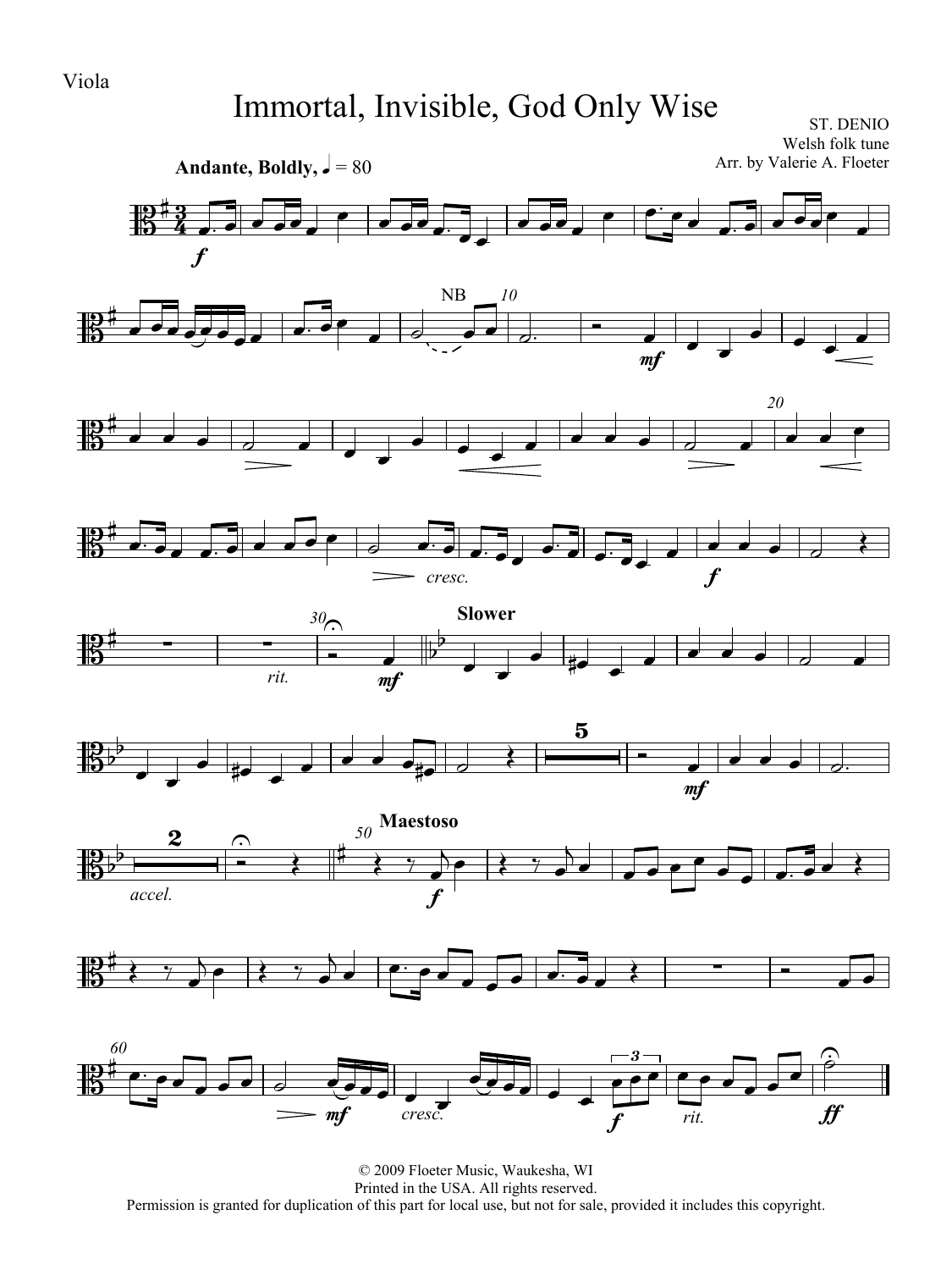### Draw Near and Take the Body of the Lord

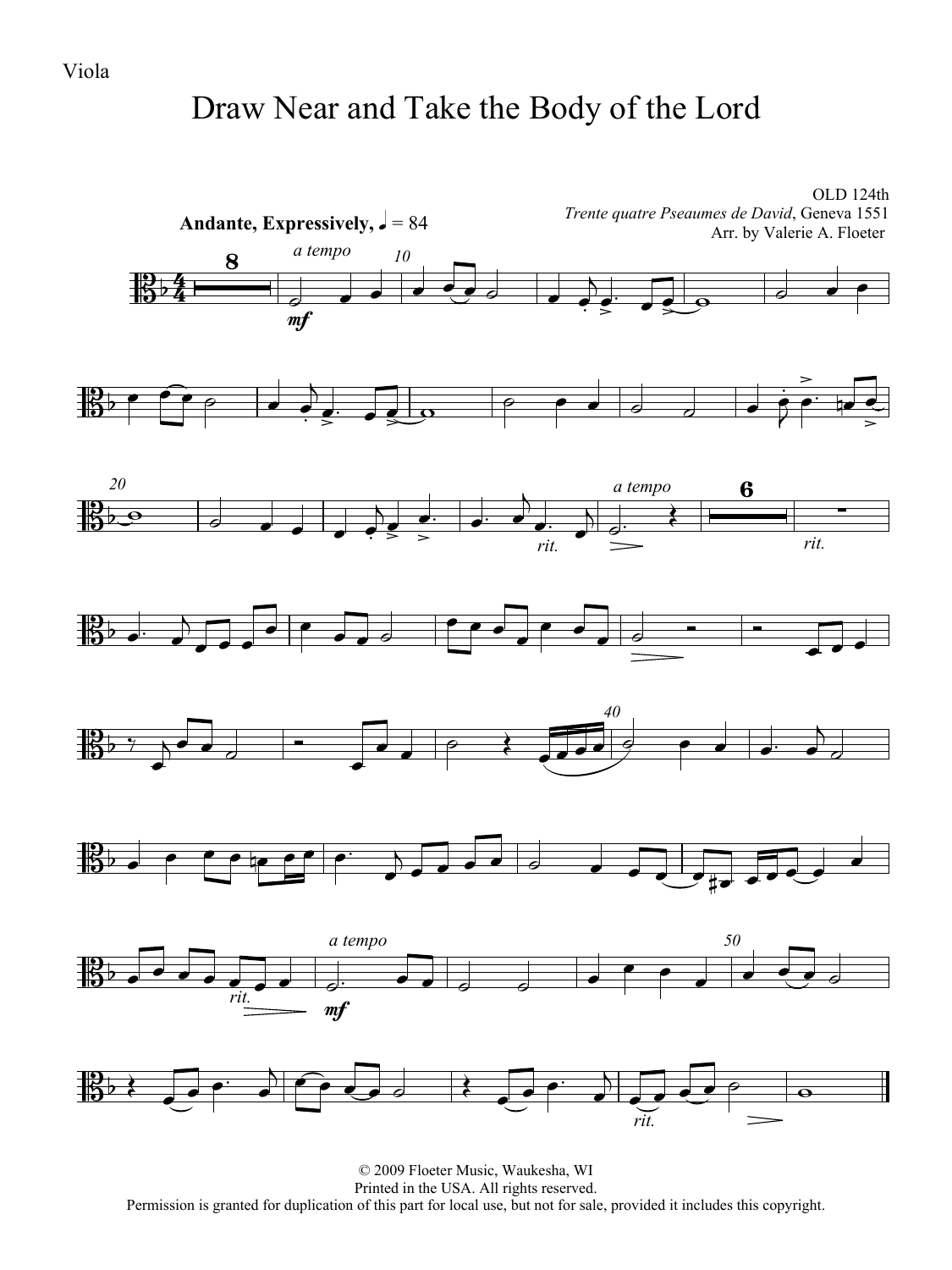#### O Little Town of Bethlehem

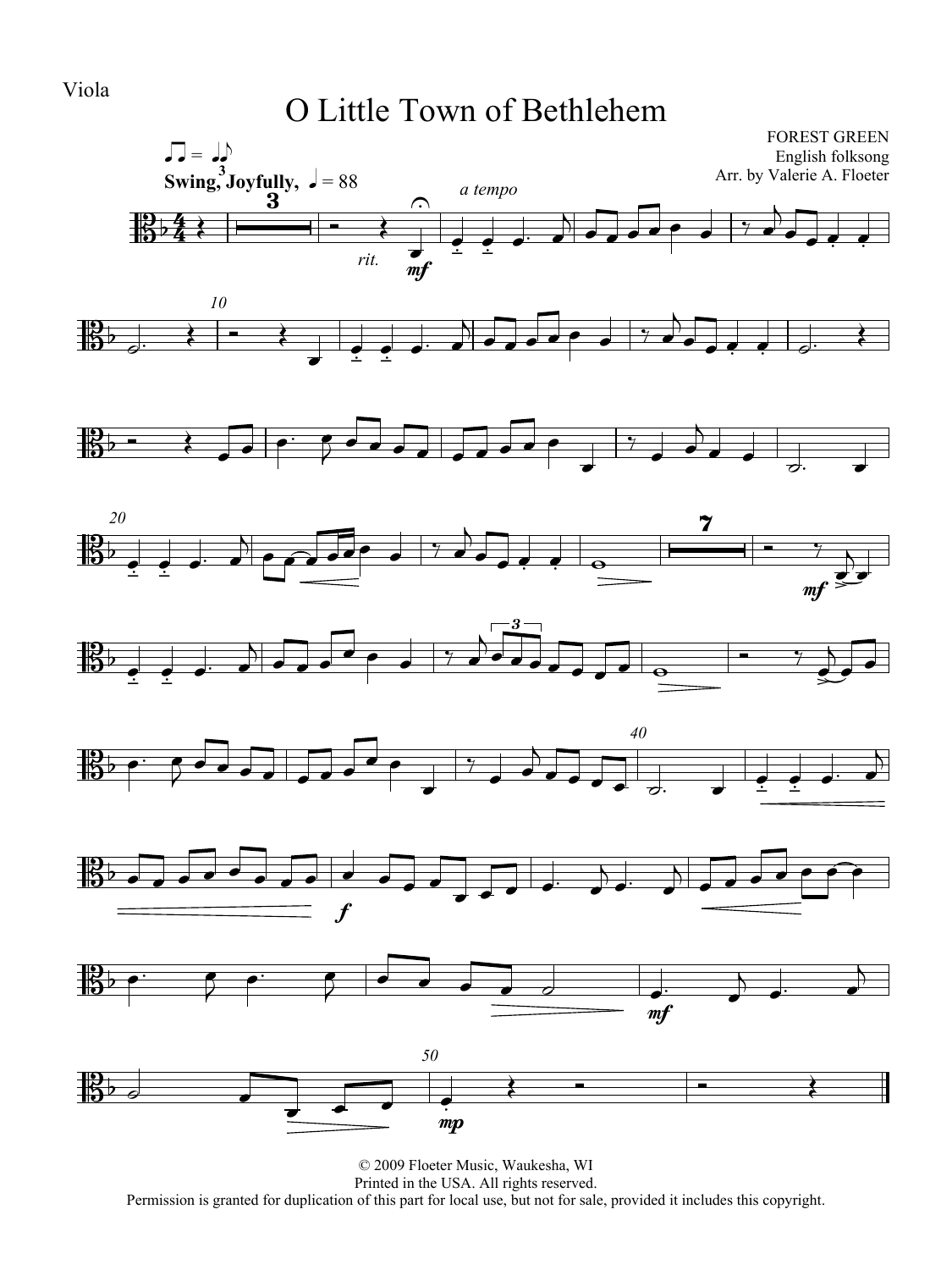### What Child Is This?













© 2009 Floeter Music, Waukesha, WI Printed in the USA. All rights reserved. Permission is granted for duplication of this part for local use, but not for sale, provided it includes this copyright.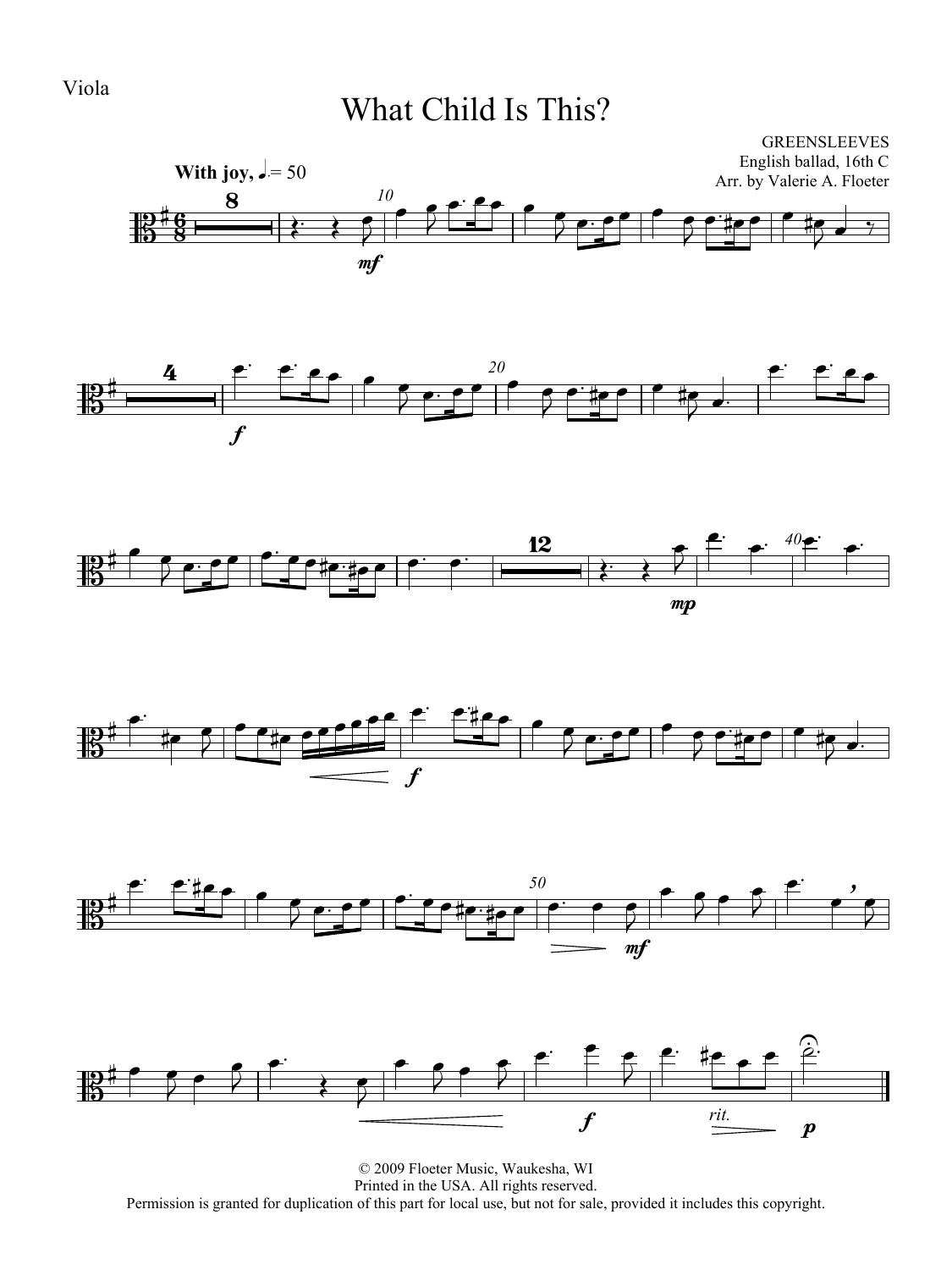# If You But Trust in God to Guide You



© 2009 Floeter Music, Waukesha, WI Printed in the USA. All rights reserved. Permission is granted for duplication of this part for local use, but not for sale, provided it includes this copyright.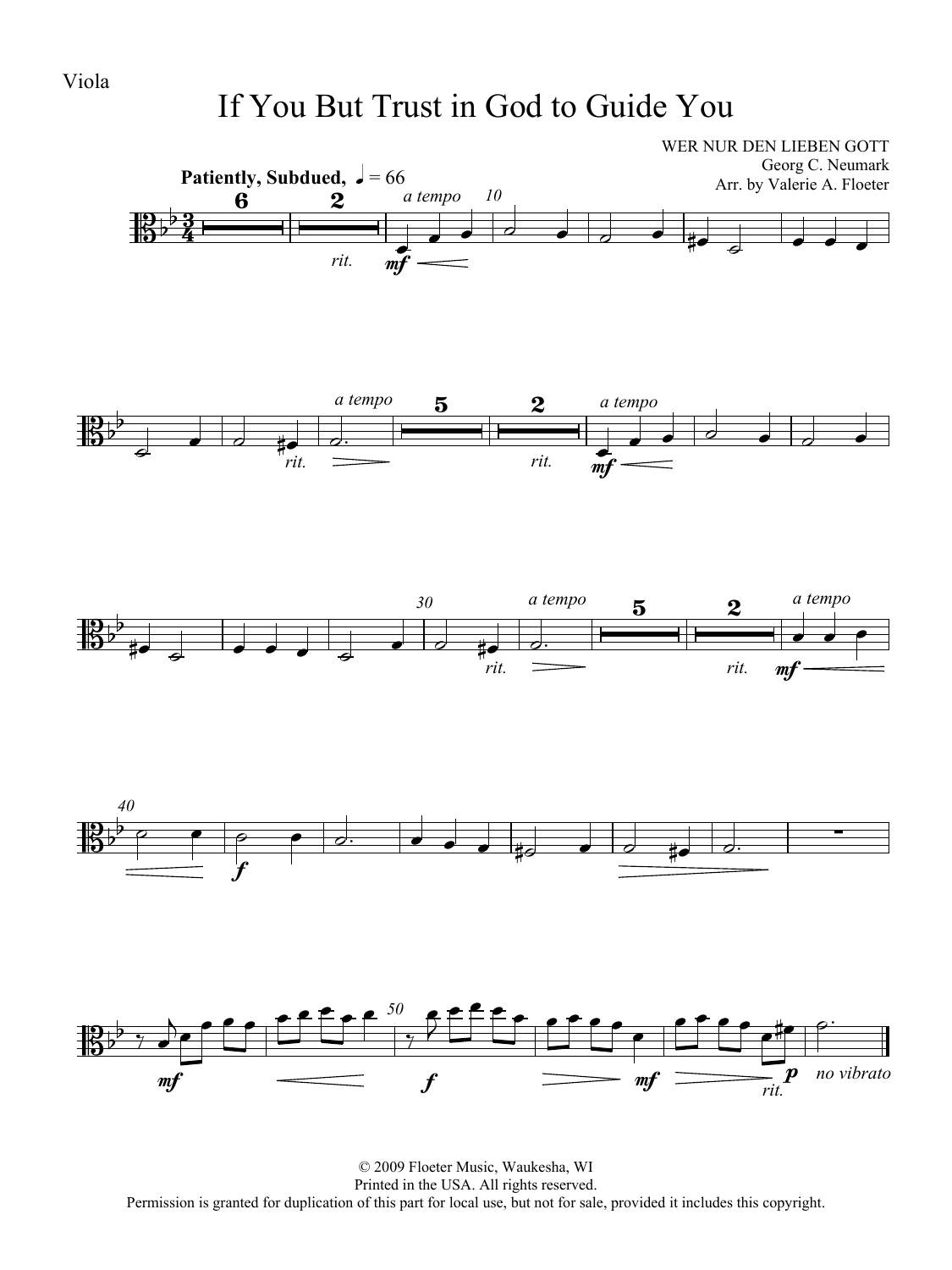# I Bind Unto Myself Today

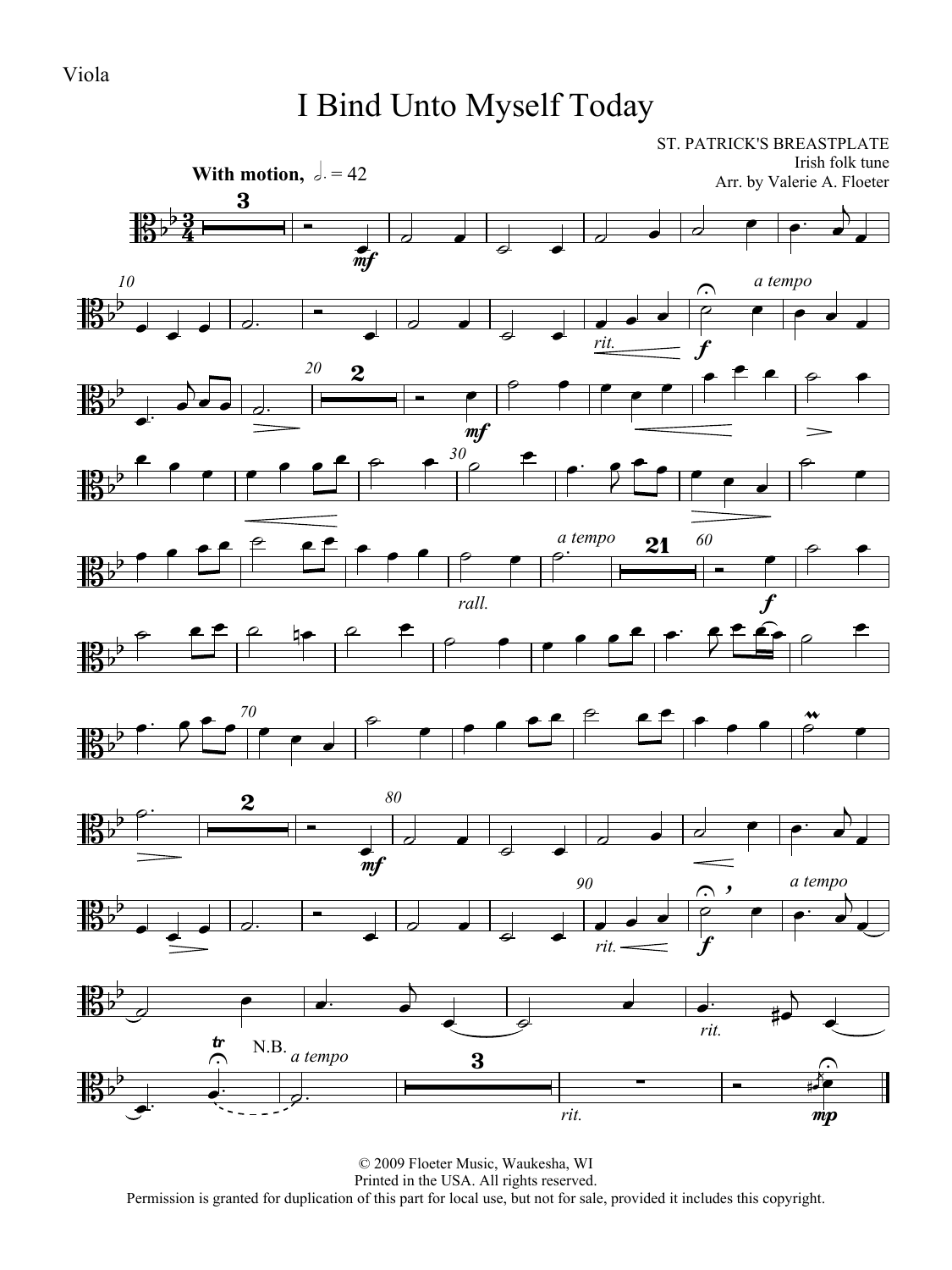# Judge Eternal, Throned in Splendor

RHUDDLAN

Welsh folk tune **Andante, Marcato,**  $\sqrt{ } = 96$ Arr. by Valerie A. Floeter  $\overline{4}$   $\overline{\phantom{a}}$  $\mathbb{B}^{\sharp}$  $\frac{4}{4}$  $\overrightarrow{a}$ f *10*  $\begin{array}{|c|c|c|c|c|}\n\hline\n\bullet & \bullet & \bullet & \bullet & \bullet\end{array}$  $\overline{b}$ 【】  $\overrightarrow{a}$  $\overrightarrow{a}$  ,  $\overrightarrow{a}$  ,  $\overrightarrow{a}$  $\overline{\phantom{a}}$  $\overline{\phantom{a}}$  $\overline{\phantom{a}}$ mf  $\overline{A}$  $\overline{B}$  $\overline{b}$  $\frac{10}{10}$  $\overrightarrow{a}$  $\overrightarrow{ }$  $\overrightarrow{a}$  $\overline{\phantom{a}}$  $\overrightarrow{e}$  $\overrightarrow{a}$  $\overline{\mathbf{8}}$ *20*  $\overline{b}$  $\frac{1}{\sqrt{1-\frac{1}{\sqrt{1-\frac{1}{\sqrt{1-\frac{1}{\sqrt{1-\frac{1}{\sqrt{1-\frac{1}{\sqrt{1-\frac{1}{\sqrt{1-\frac{1}{\sqrt{1-\frac{1}{\sqrt{1-\frac{1}{\sqrt{1-\frac{1}{\sqrt{1-\frac{1}{\sqrt{1-\frac{1}{\sqrt{1-\frac{1}{\sqrt{1-\frac{1}{\sqrt{1-\frac{1}{\sqrt{1-\frac{1}{\sqrt{1-\frac{1}{\sqrt{1-\frac{1}{\sqrt{1-\frac{1}{\sqrt{1-\frac{1}{\sqrt{1-\frac{1}{\sqrt{1-\frac{1}{\sqrt{1-\frac{1}{\sqrt{1-\frac{1$  $\bullet$   $\bullet$   $\bullet$   $\circ$   $\frac{10}{10}$  $\overline{\phantom{a}}$  $\overline{\phantom{a}}$  $\frac{1}{\sqrt{2}}$ ╪╧ f f *30*  $\overrightarrow{a}$  $\frac{1}{10}$   $\overline{\phantom{a}}$  $\overrightarrow{e}$   $\overrightarrow{e}$   $\overrightarrow{e}$  $\frac{1}{\sqrt{1-\frac{1}{\sqrt{1-\frac{1}{\sqrt{1-\frac{1}{\sqrt{1-\frac{1}{\sqrt{1-\frac{1}{\sqrt{1-\frac{1}{\sqrt{1-\frac{1}{\sqrt{1-\frac{1}{\sqrt{1-\frac{1}{\sqrt{1-\frac{1}{\sqrt{1-\frac{1}{\sqrt{1-\frac{1}{\sqrt{1-\frac{1}{\sqrt{1-\frac{1}{\sqrt{1-\frac{1}{\sqrt{1-\frac{1}{\sqrt{1-\frac{1}{\sqrt{1-\frac{1}{\sqrt{1-\frac{1}{\sqrt{1-\frac{1}{\sqrt{1-\frac{1}{\sqrt{1-\frac{1}{\sqrt{1-\frac{1}{\sqrt{1-\frac{1$  $\sim$   $\sim$   $\sim$   $\sim$  $\frac{1}{2}$  $\overline{a}$   $\overline{a}$   $\overline{a}$   $\overline{a}$   $\overline{a}$   $\overline{a}$   $\overline{a}$   $\overline{a}$   $\overline{a}$   $\overline{a}$   $\overline{a}$   $\overline{a}$   $\overline{a}$   $\overline{a}$   $\overline{a}$   $\overline{a}$   $\overline{a}$   $\overline{a}$   $\overline{a}$   $\overline{a}$   $\overline{a}$   $\overline{a}$   $\overline{a}$   $\overline{a}$   $\overline{$ *,*  $\overline{2}$  $\mathbf{\hat{e}}$ *40*  $\hat{\mathbf{e}}$  $\mathbb{R}^\sharp$  $\overline{A}$  $\overline{\phantom{a}}$   $\overline{\bullet}\cdot\overline{\bullet}\bullet$  $\overline{\mathcal{C}}$  $\frac{1}{4}$  $\overline{\phantom{a}}$ . mf  $rit.$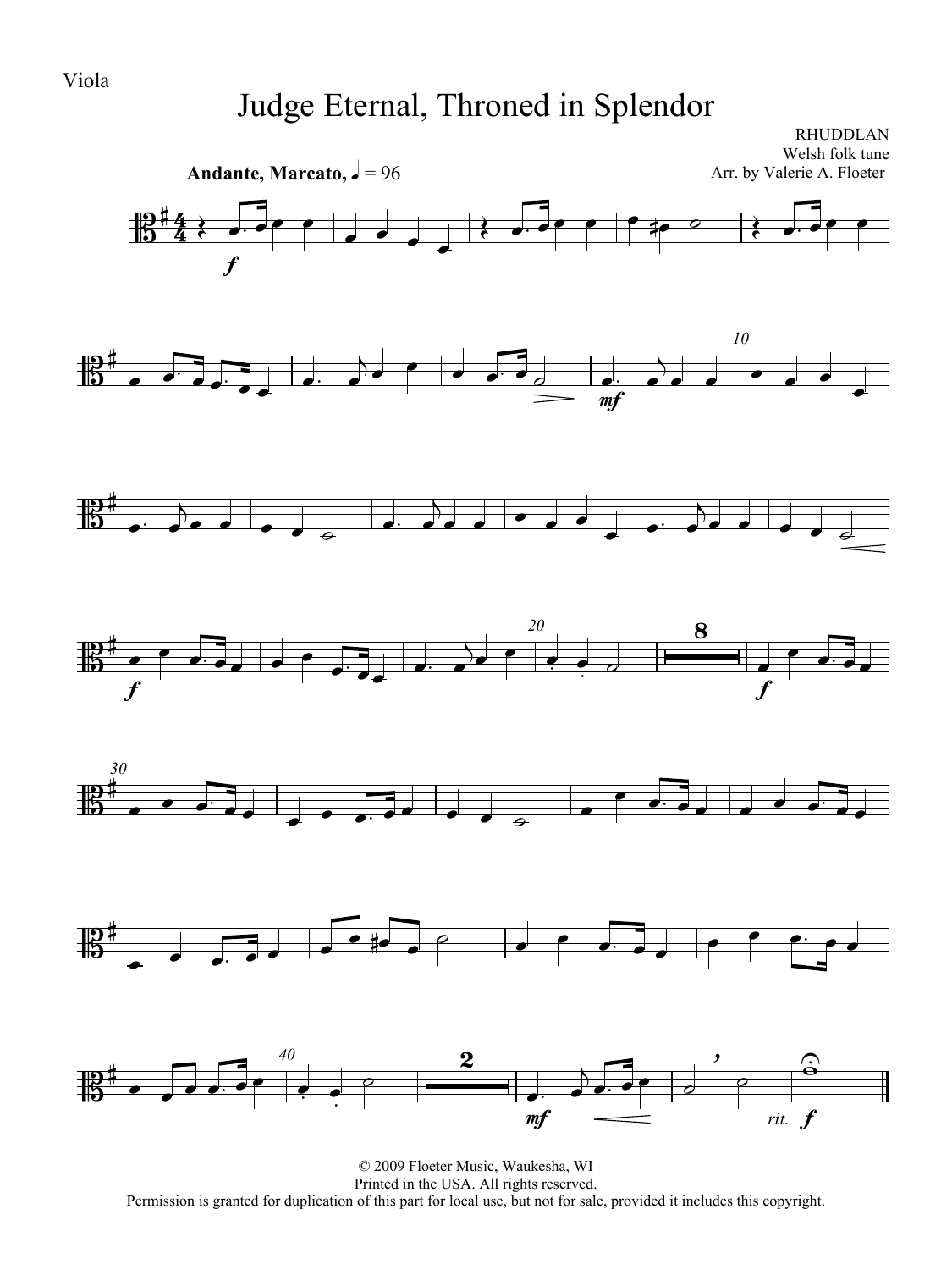#### Jerusalem the Golden



© 2009 Floeter Music, Waukesha, WI Printed in the USA. All rights reserved. Permission is granted for duplication of this part for local use, but not for sale, provided it includes this copyright.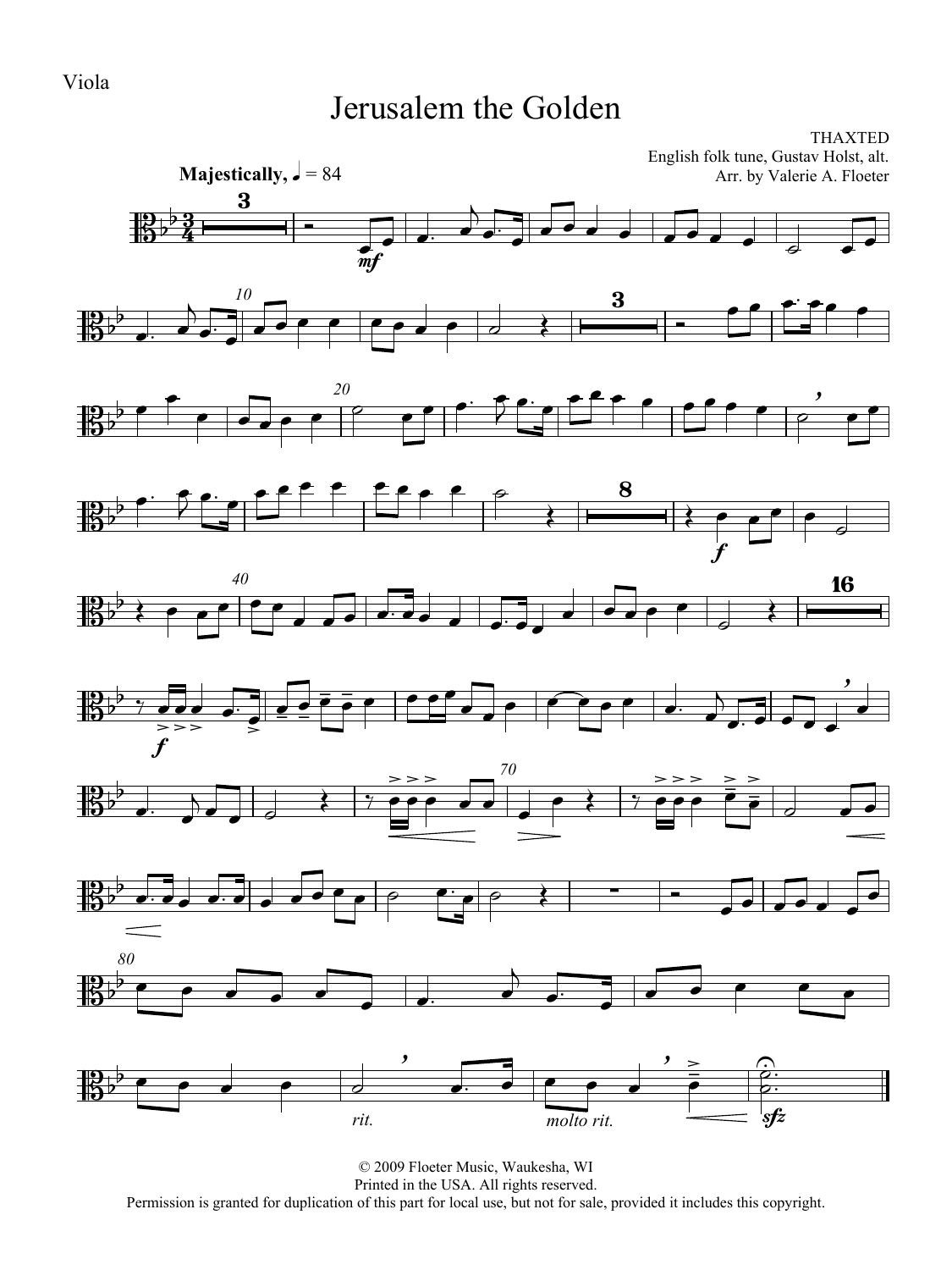#### We Praise You, O God, Our Redeemer